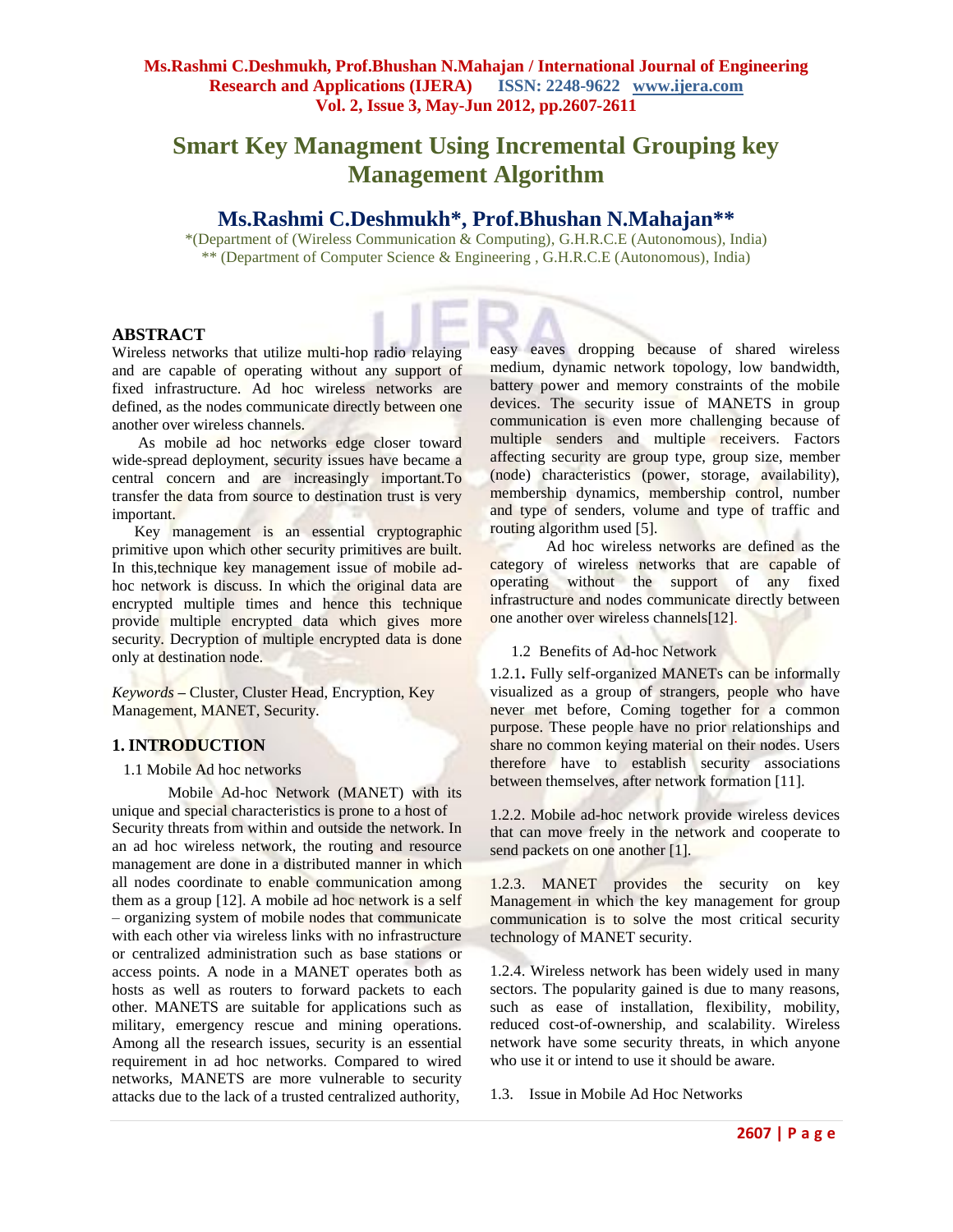Security is a fundamental issue that needs resolution before ad hoc networks will experience large scale deployment. Vehicular ad hoc networking is a good example of a MANET application with some serious security implications failure of the security mechanisms may result in the loss of human life.[11].

The various security issues are:

 How to create secure key in key management**.** After key creation some keys must be omitted from key pool to achieve a group of trustworthy keys. Length, randomness, creation method, and lifetime of generated keys are main important items in key issuance (or generation) process [6].

 How to initialize key distribution which is second step of key management

Second difficulty rises from key distribution which is second step of key management. Key distribution is process of spreading generated key among all nodes going to use the key to make secure session for safe data transferring. First-time key distribution is second issue of key management process. Some methods today exist for secure first time key distribution over insecure communication facilities and the most common way is establishing secure channel between key generators [7].

 How to inform all nodes that issued key is not valid afterward for session use.

Last process of key management is informing all nodes that issued key is not valid afterward for session use. It again requires consuming time and resources to inform all nodes that last key no more is valid. Also after nodes became aware about revoked key, generating and distributing a new key is required again [4].

#### 1.4. Key Management

A keying relationship is the state where in network nodes share keying material for use in cryptographic mechanisms. The keying material can include public/private key pairs, secret keys, initialization parameters and non-secret parameters supporting key management in various instances. Key management can be defined as a set of techniques and procedures supporting the establishment and maintenance of keying relationships between authorized parties. In summary, key management integrates techniques and procedures to establish a service supporting.

1. Initialization of system users within network.

2.Generation, distribution and installation of keying material.

3. Control over the use of keying material [11].

#### **2. PROPOSED WORK**

Our aim is to develop a system that deals with the key management so that security are increase when data are transfer from source node to destination node through various intermediate node in the network so we are using the IGKM (Incremental Grouping Key management) algorithm .In proposed work the source node and some intermediate node will encrypt the message and only destination node is responsible for decrypting the message multiple time to get original message.

2.1 Architecture and Flow of Key Management



Fig 1. System Architecture of Key Management



Fig 2. Flow of Key Management

 System Architecture of Key Management includes the following processing: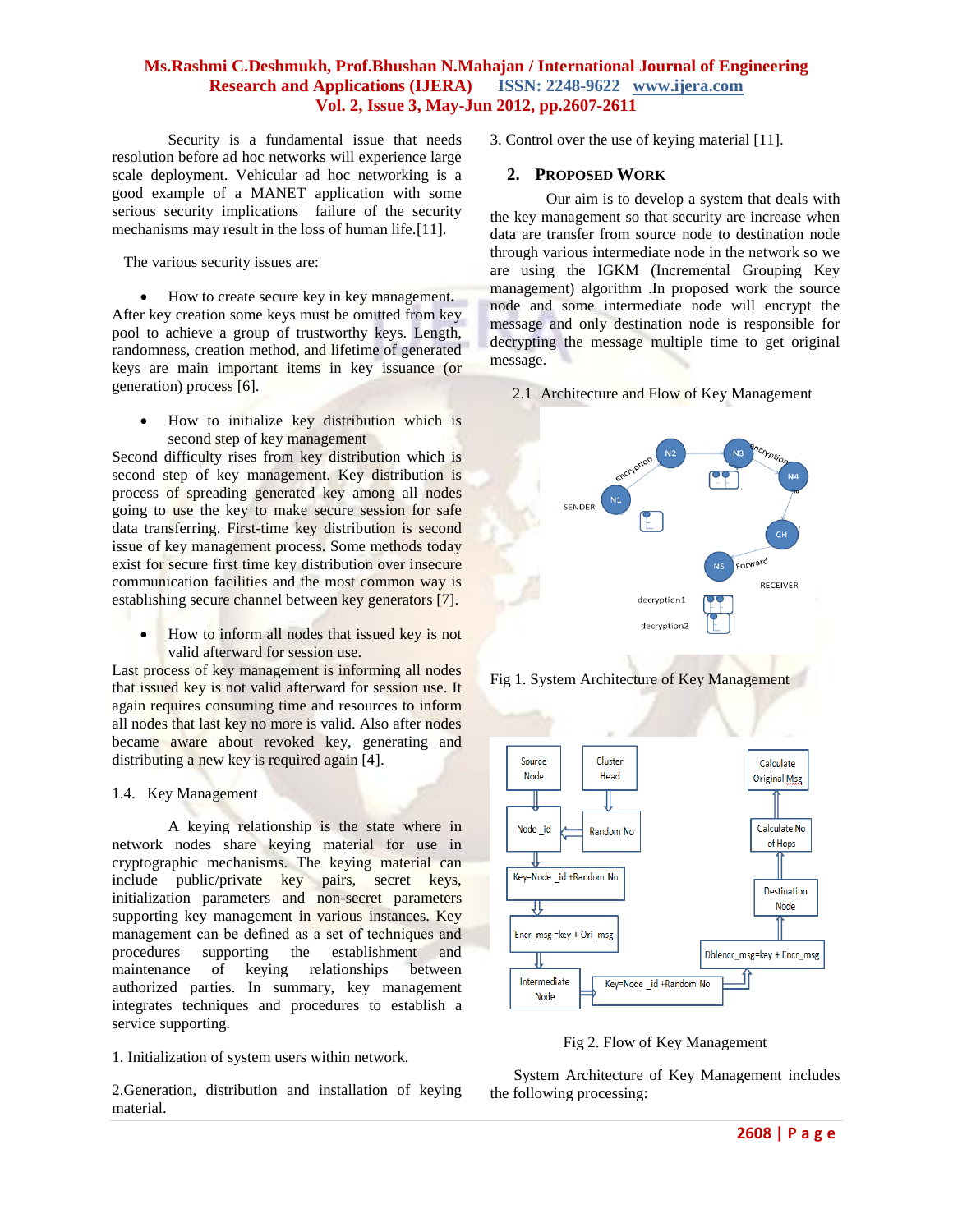1. Node 1 wants to send the message to Node 5 ,so N1 generate the key using the code and its id (key= node\_code+ node\_id).

2. Key add with the plaintext (encry msg = key+ plaintext) and forward to the next node which is not the destination node.

3. Node 2 only forwards the encrypted message because every node is not responsible for encrypting or decrypting the message.

4. Again Node 3 generate its key using code and its own id then again adds it with the encrypted message which is coming from Node2. This process is repeated until the message is not reach at the destination.

5. The destination node counts the number of hops and count how many number of message is encrypted and according to that destination node will decrypt the message.

6. The Cluster Head is responsible for broadcasting the random number to all nodes in the network

2.2 Incremental Grouping Key Management (IGKM)

The Sender node wants some random number for that Sender node request to the Cluster Head and Incremental Grouping Key Management (IGKM) algorithm works in two phase first is Encryption phase and second is Decryption phase which work as follows:

#### 2.2.1 Encryption Phase:

1. Cluster Head broadcast the random number.

2. Every node has unique identification number (node\_id).

 3. Now to generate the key the secret code is added with the node\_id and key is generated.

4. Now to send message at the destination message will pass through number of intermediate nodes. So the message must in encrypted form.

5. To encrypt the message the key is added with message and send to next node.

6. At next node from step 3 to step 5 same procedure follows and message will encrypted multiple times .

2.2.2Decryption Phase:

- 1. Destination node have a random number. Then it calculate the number of hops
- 2. Then using this random number and hops destination node calculate the original message from multiple encrypted message.

#### **3. SIMULATION RESULT**

 The node is constructed using NS2 simulator. NS simulator is based on two languages an object oriented simulator, written in C++, and OTcl (an object oriented extension of Tcl) interpreter, used to execute user's command scripts. A simulation script generally begins by creating an instance of this class and calling various methods to create nodes, topologies, and configure other aspects of the simulation.

 As the nodes are organized in this security scheme, the nodes exchange keys and data only with its authenticated neighbors. This avoids expensive global rekeying operations when the membership in the network changes or when the network is partitioned. Figure 2. is a simulation output of wireless nodes when they are created and Figure 3. is a simulation output of wireless nodes when they transfer the packet between nodes that are plotted on NAM Figure 4 represents the simulation output of the throughput of the packets.



Fig.3 Cluster Based Scenario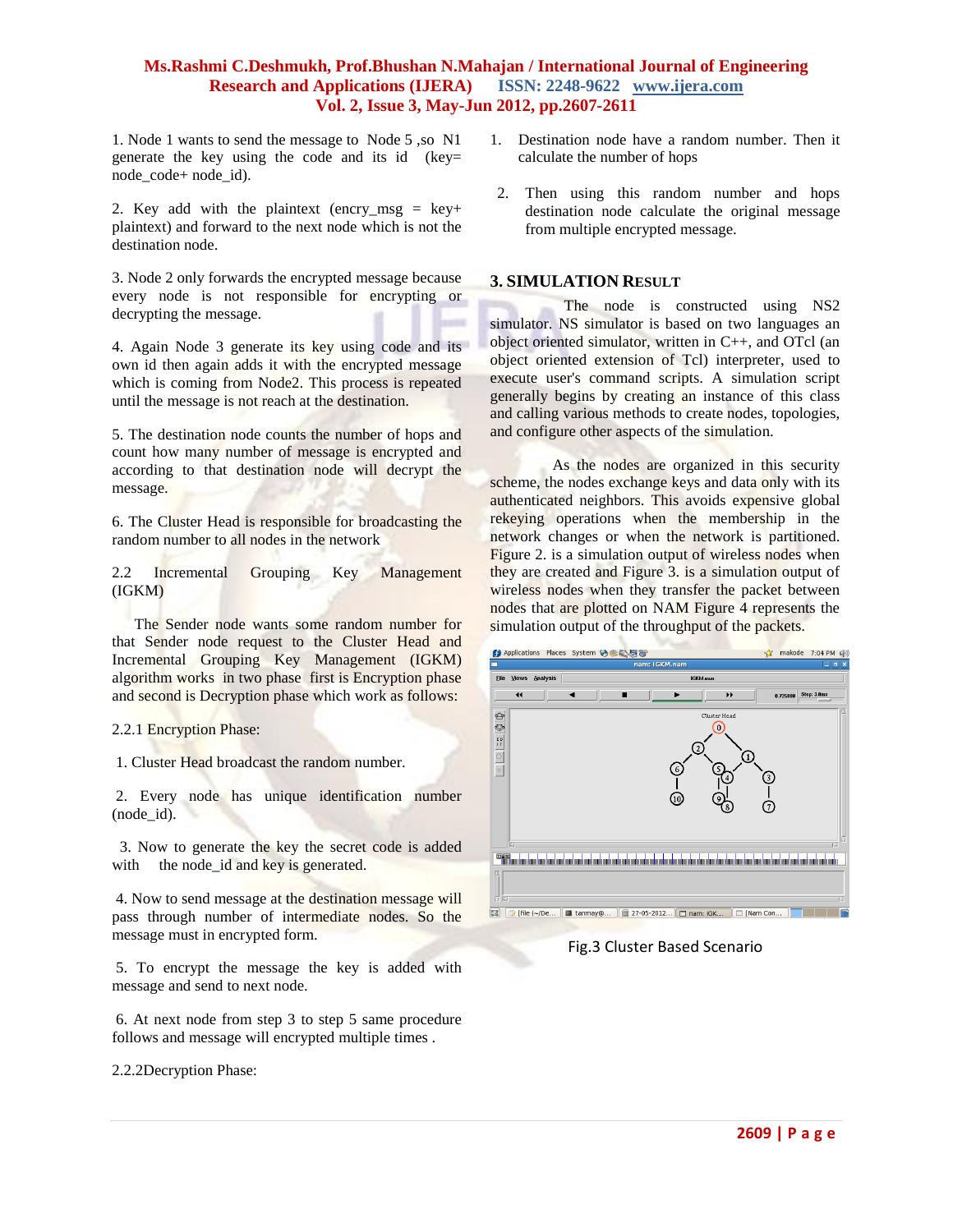

Fig 4. Key Sending







Fig 6. Broadcasting

#### **4.CONCLUSION & FUTURE ENHANCEMENT**

As the applications of mobile ad-hoc networks gain more ground, security issues becomes a hot research topic. This discussed the new Incremental Grouping Key management (IGKM) algorithm which is suitable for the key management.

proposed technique addresses the network security Issues. Besides, the technique uses a key system, and consists that define how keys are distributed, added, and updated during the life time of the network.

In real time application that relies on wireless communication has a big issue that is network security and authentication. Therefore, providing security and authentication is important as much as providing network connection to the user. This is the major concern for most of the network service providers today and hence data encryption and proper key management techniques are very critical in enhancing the security .Future work may concentrate on cluster head that takes more some of responsibility to send secure message at the destination.

#### **References**

- [1] K.Gomathi, B.Parvathavarthini," An Efficient Cluster based Key Management Scheme for MANET with Authentication" 2010 IEEE.
- [2] WEI Chu Yuan," A Hybrid Group Key Management Architecture for Heterogeneous MANET" ,2010 Second International Conference on Networks Security, Wireless Communications and Trusted Computing.
- [3] Mu Haibing, Liu Yun, Zhang Changlun," A Compossite Muticast Meanagement Scheme for MANET", 2006 6th Intertional Conference on ITS Telecommunications Proceedings.
- [4] Mohamed-Salah Bouassida, Isabelle Chrisment, and Olivier Festor," Group Key Management in MANETs", International Journal of Network Security, Vol.6, No.1, PP.67–79, Jan. 2008.
- [5] Roberto Di Pietro, Luigi V. Mancini, and Alessandro Mei," Random Key Assignment for Secure Wireless Sensor Networks", October 31, 2003,
- [6] N. Vimala, Dr. R. Balasubramaniam," Distributed Key Management Scheme for Mobile Ad-Hoc Network-A Survey ", IEEE April 2010.
- [7] S.Vijayalakshmi, S.Albert Rabara, " Weeding Wormhole Attack in MANET Multicast Routing using Two Novel Techniques - LP3 and NAWA",

#### **2610 | P a g e**